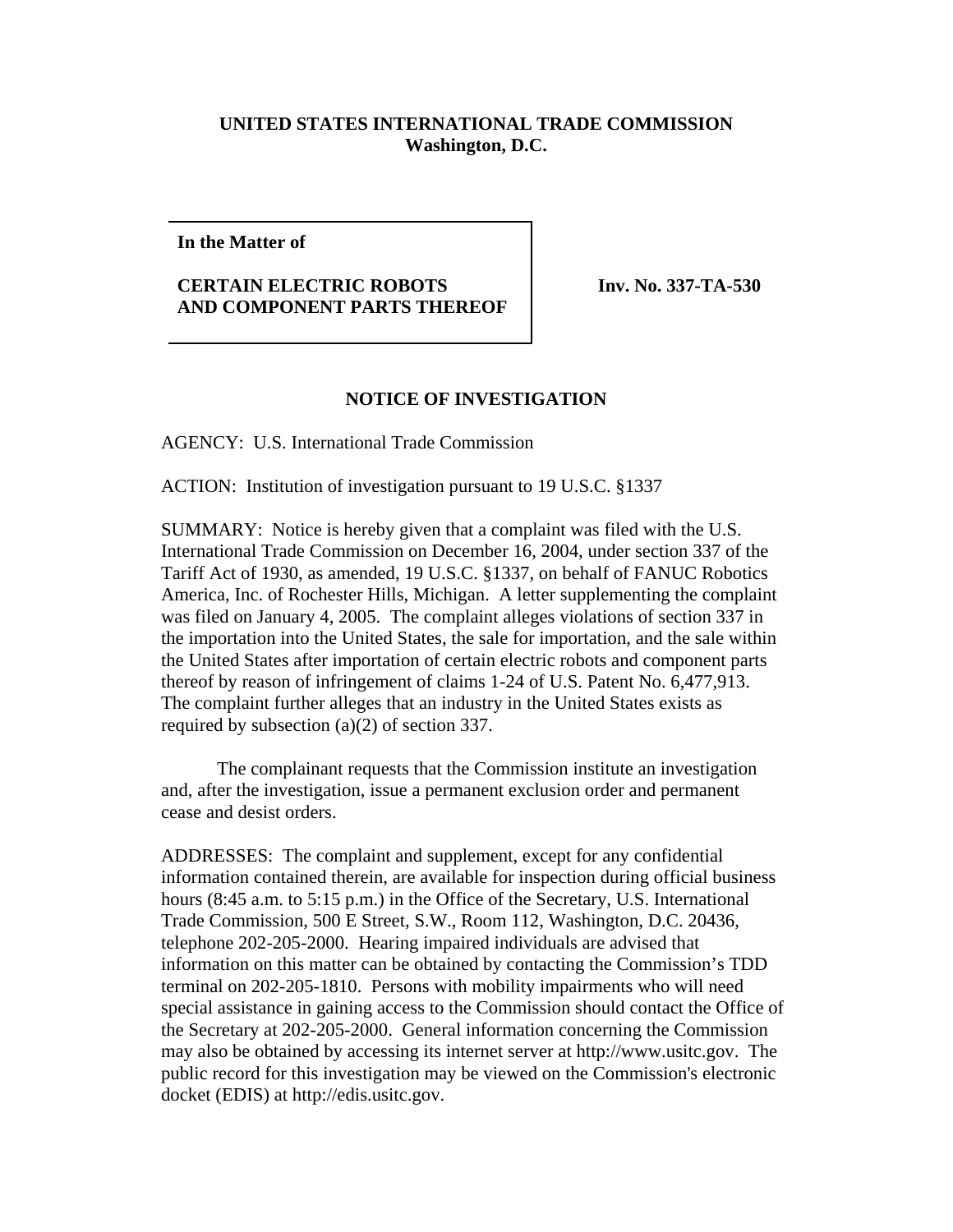FOR FURTHER INFORMATION CONTACT: Kevin Baer, Esq., Office of Unfair Import Investigations, U.S. International Trade Commission, telephone 202-205-2221.

AUTHORITY: The authority for institution of this investigation is contained in section 337 of the Tariff Act of 1930, as amended, and in section 210.10 of the Commission's Rules of Practice and Procedure, 19 C.F.R. § 210.10 (2004).

SCOPE OF INVESTIGATION: Having considered the complaint, the U.S. International Trade Commission, on January 10, 2005, ORDERED THAT –

(1) Pursuant to subsection (b) of section 337 of the Tariff Act of 1930, as amended, an investigation be instituted to determine whether there is a violation of subsection  $(a)(1)(B)$  of section 337 in the importation into the United States, the sale for importation, or the sale within the United States after importation of certain electric robots or component parts thereof by reason of infringement of one or more of claims 1-24 of U.S. Patent No. 6,477,913, and whether an industry in the United States exists as required by subsection (a)(2) of section 337.

(2) For the purpose of the investigation so instituted, the following are hereby named as parties upon which this notice of investigation shall be served:

(a) The complainant is  $-$ 

FANUC Robotics America, Inc. 3900 W. Hamlin Road Rochester Hills, Michigan 48309

(b) The respondents are the following companies alleged to be in violation of section 337, and are the parties upon which the complaint is to be served:

> Behr Systems, Inc. 2469 Executive Hills Blvd. Auburn Hills, Michigan 48326

Dürr AG Otto-Dürr Strasse 8 70435 Stuttgart, Germany

Motoman, Inc.